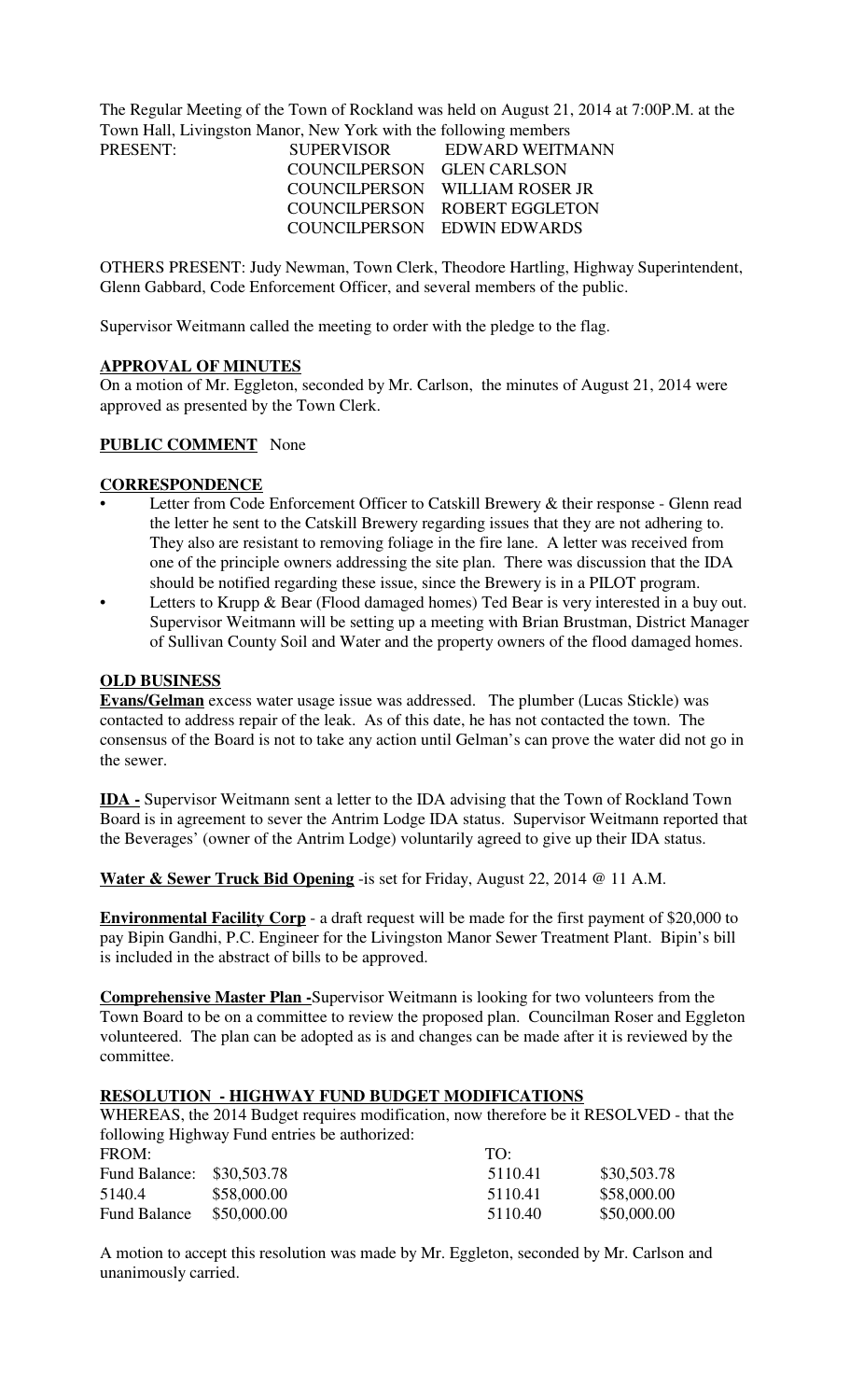# *REGULAR MEETING, TOWN OF ROCKLAND, AUGUST 21, 2014*

**Chris Tcimpidis - Bevan Forestry, Inc** appeared before the Board and presented information on forest management of both water district properties. Chris will provided the Board with additional facts and figures before he we can move forward with a logging contract.

**Judy Newman, Town Clerk/Collector** reported that she is working with the Tax Collector software company and their recommendation of credit card company. Judy has submitted all necessary documents to be approved to accept credit cards for payment of taxes via the internet.

**Appraisers for Flood Damaged Property** - If the property owners (Krupp & Bear) agree, the town will hire an appraiser to appraise the two damaged properties on Cattail Brook. Supervisor Weitmann will establish a meeting with the property owners and Brian Brustman, District Manager of Sullivan County Soil and Water to address procedures involved with buyout and legal transfer of property ownership.

**Supervisors Monthly report** was presented. Motion by Mr. Roser, seconded by Mr. Eggleton, to accept the Supervisor's monthly report. 5 AYES - Carried

# **DEPARTMENT HEADS**

**Ted Hartling, Highway Superintendent** reported that the sand and salt bid opening was held on Tuesday and the spread sheet of the summary and results were presented to the Town Clerk.

Ted advised that he hired Bernas Contracting to mill Highland Avenue, Roscoe, Treyz Hill Road, Livingston Manor and Union Street, Roscoe. Church Street, Roscoe can not be milled due to manholes, but it will be paved.

**Code Enforcement Officer - Glenn Gabbard** advised that a religious camp located on Knickerbocker Road will be required to install a sprinkler system in their new building.

Glenn recommends that the search fee for abstract companies be increased by \$5, an will increase from \$75 to \$80. He feels that this will assist with upgrading the Code Enforcement Office.

**The Army Corp and DEC Update:** Both agencies disagree about the definition between a berm and a dam. The determination can effect the cost benefit analysis of the proposed project.

**APPROVAL OF BILLS** On a motion of Mr. Carlson, seconded by Mr. Roser, the following resolution was ADOPTED - VOTE - AYES 5, NAYS 0 - RESOLVED - to approve the bills on the abstract #16 in the following amounts:

| General Fund                 | 277 to 294      | \$30,357.07 |
|------------------------------|-----------------|-------------|
| Highway                      | 264 to 281      | 31,620.52   |
| Liv. Manor Sewer             | 131 to 141      | 4,252.46    |
| <b>Roscoe Rockland Water</b> | 115 to 120      | 3,320.20    |
| Liv Manor Water              | 116 to 121      | 2,966.93    |
| Roscoe Sewer                 | 101 to 104      | 26,593.07   |
| Liv. Manor Light             | 17 to 18        | 576.49      |
| Roscoe Rockland Light        | 30 to 31        | 328.86      |
| Hazel Park Light             | $15 \text{ to}$ | 13.89       |
|                              |                 |             |

**PUBLIC COMMENT** Sheila Shultz, a Livingston Manor resident addressed the Board regarding two items: IDA issues, and a recommendation that the building department fee schedule to be further reviewed.

## **ADJOURNMENT**

On a motion of Mr. Roser, seconded by Mr. Carlson and carried, the meeting was adjourned at 8:10 P.M.

Respectfully submitted,

\_\_\_\_\_\_\_\_\_\_\_\_\_\_\_\_\_\_\_\_\_\_\_\_\_\_\_\_\_\_\_\_\_\_\_